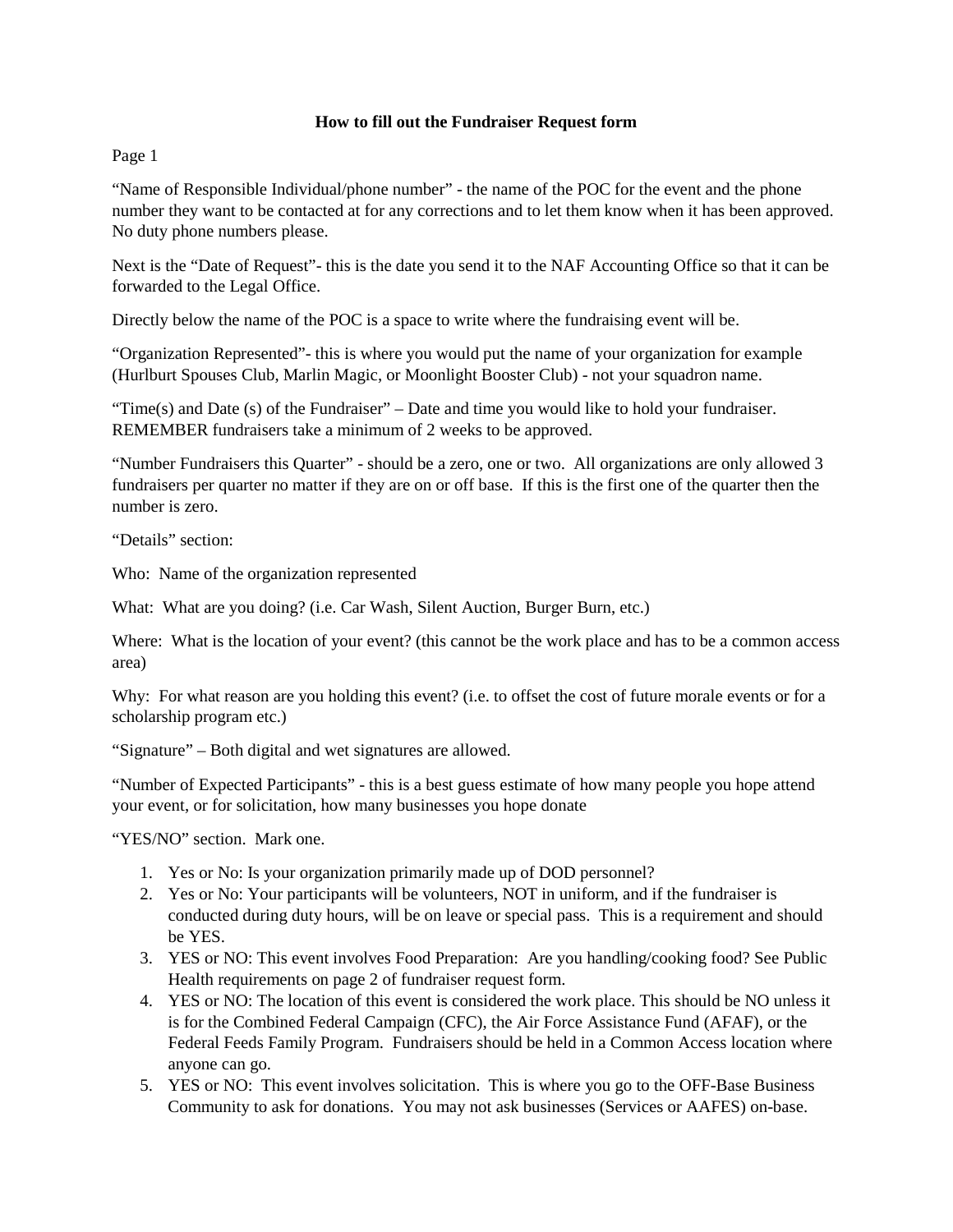6. YES or NO: Official Endorsement of this event is desired. This is usually reserved for CFC or AFAF. This should be NO for all other fundraisers.

"Coordination" - Requires Initials and Dates, if applicable

The first coordination block is for Facility: Where will you be holding the event? Whomever is in charge of the facility should initial here and date it. If you are going to a place far away and have been coordinating via e-mail, attach a copy of the email giving you permission to hold your event at their location.

"Safety" - If you are holding an event where there is a high likelihood someone could be injured, you must go to the Safety Office for their initials and date.

"1 SOMDG" - If your event involves food preparation you must go to the Public Health Office and have them initial and date.

"1 SOFSS/FSRF" - The NAF Accounting Office will initial when all the pieces of your request (i.e. request form, any flyer being used, and solicitation letter if solicitation is involved) are correct and ready to be routed to legal.

PAGE 2

READ and INITIAL all the instructions on Page 2. Once completed you can email all documents to [1SOFSS.NAF.AO.ORG@us.af.mil](mailto:1SOFSS.NAF.AO.ORG@us.af.mil) or hand deliver to the NAF AO at Bldg. 90327.

Flyer Instructions:

If you are going to be using a flyer for your event, it must be approved with your fundraiser request form.

When making your flyer, we recommend using Microsoft PowerPoint and sending electronically to the NAF Accounting Office in case any changes need to be made.

All flyers should include the following:

Name of Organization Represented: Who is putting on the Event?

What Kind of Event is it? If you are holding your event at a particular business or selling a certain product remember you cannot advertise for the business. For example: "Krispy Kreme Doughnut Sale" would be called a "Donut Sale".

Location: Where the event will be held?

Date/Time: When is the event?

Cost: Is there a cost for the event?

POC: Who can be contacted for more information? This section **CANNOT** have RANK, DUTY PHONE NUMBERS, AND/OR GOVERNMENT EMAIL ADDRESSES.

Any pictures used may not show rank or people in uniform.

No Official logos or Squadron symbols are to be used as this unintentionally denotes sponsorship by the Air Force, Base, Unit, and/or Squadron.